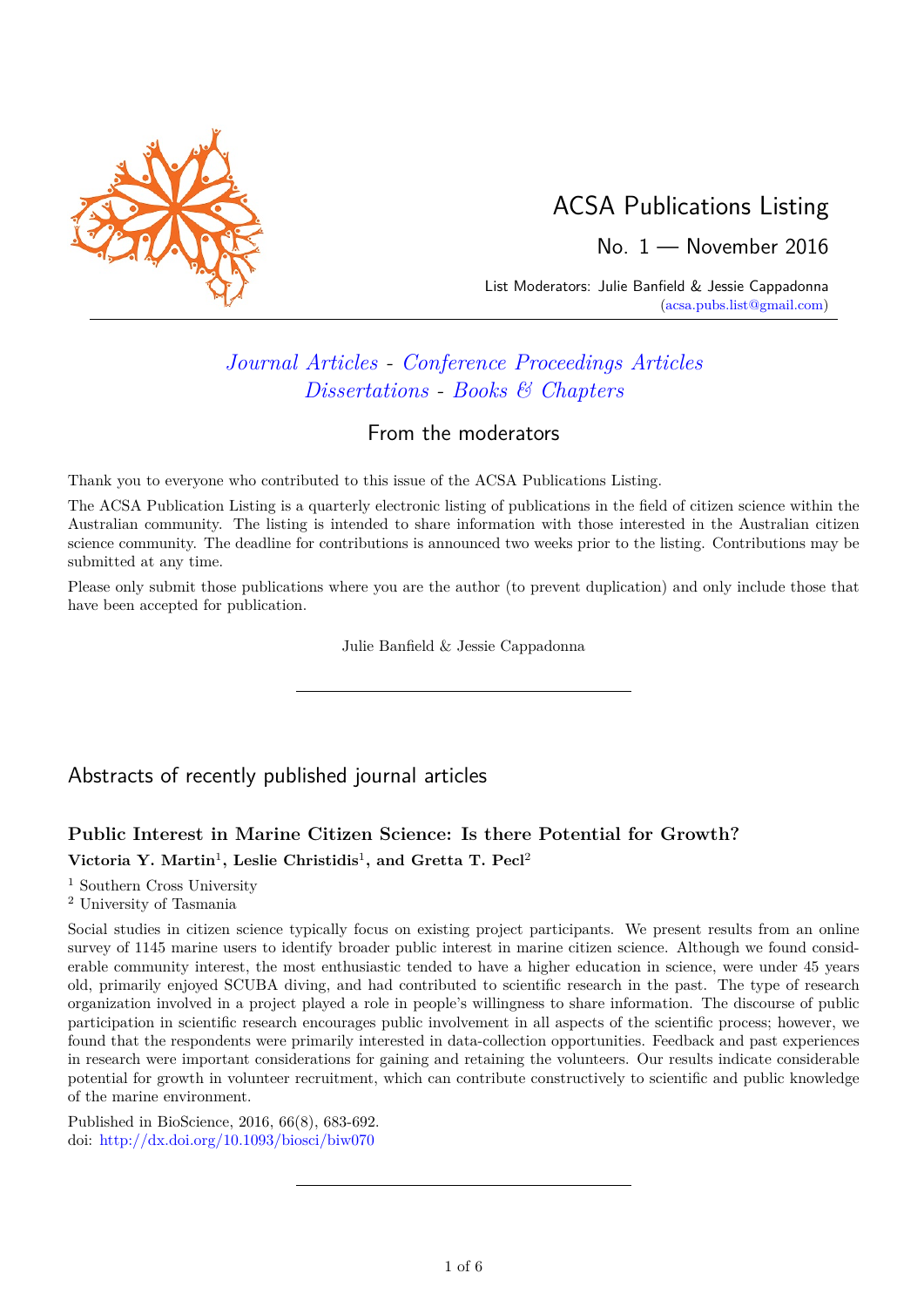**Radio Galaxy Zoo: discovery of a poor cluster through a giant wide-angle tail radio galaxy**

 $\mathbf{J. K. Banfield}^{1,2}, \text{ H. Andernach}^{3}, \text{ A.D. Kapińska}^{4,2}, \text{ L. Rudnick}^{5}, \text{ M.J. Hardcastle}^{6}, \text{ G. Cotter}^{7}, \text{ S.}$  $V_1$   $\{W_1, W_2, \ldots, W_n\}$   $\{W_2, W_3, W_4, W_5, W_6, W_7\}$   $\{W_1, W_2, W_3, W_4, W_5, W_7\}$   $\{W_1, W_2, W_4, W_5, W_6, W_7\}$   $\{W_1, W_2, W_3, W_4, W_5, W_6, W_7\}$ **A. R. L ´ ´opez-S´anchez**<sup>12</sup>*,*<sup>13</sup>**, R.P. Norris**<sup>8</sup>*,*<sup>14</sup>**, N. Seymour**<sup>15</sup>**, S.S. Shabala**<sup>16</sup>**, K.W. Willett**<sup>5</sup>

<sup>1</sup> Research School of Astronomy and Astrophysics, Australian National University, Canberra ACT 2611, Australia <sup>2</sup> ARC Centre of Excellence for All-Sky Astrophysics (CAASTRO)

<sup>3</sup> Departamento de Astronomía, DCNE, Universidad de Guanajuato, Apdo. Postal 144, CP 36000, Guanajuato, Gto., Mexico

<sup>4</sup> International Centre for Radio Astronomy Research-M468, The University of Western Australia, 35 Stirling Hwy, Crawley, WA 6009, Australia

<sup>5</sup> School of Physics and Astronomy, University of Minnesota, 116 Church St. SE, Minneapolis, MN 55455, USA

<sup>6</sup> Centre for Astrophysics Research, School of Physics, Astronomy and Mathematics, University of Hertfordshire, College Lane, Hatfield AL10 9AB, UK

<sup>7</sup> Oxford Astrophysics, Denys Wilkinson Building, Keble Road, Oxford OX1 3RH, UK

<sup>8</sup> CSIRO Astronomy and Space Science, Australia Telescope National Facility, PO Box 76, Epping, NSW 1710, Australia

<sup>9</sup> Department of Physics and Electronics, Rhodes University, PO Box 94, Grahamstown 6140, South Africa

<sup>10</sup> Harvard-Smithsonian Center for Astrophysics, 60 Garden St., Cambridge, MA 02138 USA

<sup>11</sup> Zooniverse Citizen Scientist, c/o Oxford Astrophysics, Denys Wilkinson Building, Keble Road, Oxford OX1 3RH, UK

<sup>12</sup> Australian Astronomical Observatory, PO Box 915, North Ryde, NSW 1670, Australia

<sup>13</sup> Department of Physics and Astronomy, Macquarie University, NSW 2109, Australia

<sup>14</sup> Western Sydney University, Locked Bag 1797, Penrith South, NSW 1797, Australia

<sup>15</sup> International Centre for Radio Astronomy Research, Curtin University, Perth, WA 6102, Australia

<sup>16</sup> School of Physical Sciences, University of Tasmania, Private Bag 37, Hobart, Tasmania 7001, Australia

We have discovered a previously unreported poor cluster of galaxies (RGZ-CL J0823.2+0333) through an unusual giant wide-angle tail radio galaxy found in the Radio Galaxy Zoo project. We obtained a spectroscopic redshift of *z* = 0.0897 for the E0-type host galaxy, 2MASX J08231289+0333016, leading to M<sub>*r*</sub> = −22.6 and a 1.4 GHz radio luminosity density of  $L_{1.4} = 5.5 \times 10^{24} \text{ W Hz}^{-1}$ . These radio and optical luminosities are typical for wide-angle tailed radio galaxies near the borderline between Fanaroff-Riley (FR) classes I and II. The projected largest angular size of ≈ 8 0 corresponds to 800 kpc and the full length of the source along the curved jets/trails is 1*.*1 Mpc in projection. X-ray data from the *XMM-Newton* archive yield an upper limit on the X-ray luminosity of the thermal emission surrounding RGZ J082312.9+033301 at 1.2−2.6×10<sup>43</sup> erg s<sup>-1</sup> for assumed intra-cluster medium temperatures of 1.0−5.0 keV. Our analysis of the environment surrounding RGZ J082312.9+033301 indicates that RGZ J082312.9+033301 lies within a poor cluster. The observed radio morphology suggests that (a) the host galaxy is moving at a significant velocity with respect to an ambient medium like that of at least a poor cluster, and that (b) the source may have had two ignition events of the active galactic nucleus with  $10^7$  yrs in between. This reinforces the idea that an association between RGZ J082312.9+033301 and the newly discovered poor cluster exists.

Published in Monthly Notices of the Royal Astronomical Society, 2016, 460(3), 2376-2384. doi: <http://dx.doi.org/10.1093/mnras/stw1067>

### **Citizens as Scientists: What Influences Public Contributions to Marine Research?**  $V$ ictoria Martin<sup>1</sup>, Liam Smith<sup>2</sup>, Alison Bowling<sup>1</sup>, Les Christidis<sup>1</sup>, David Lloyd<sup>1</sup>, and Gretta Pecl<sup>3</sup>

<sup>1</sup> Southern Cross University

<sup>2</sup> Monash University

<sup>3</sup> University of Tasmania

Public participation in science is burgeoning, yet little is known about factors that influence potential volunteers. We present results from a national survey of 1,145 marine users to uncover the drivers and barriers to a sightings-based, digital marine citizen science project. Knowledge of marine species is the most significant barrier and driver for participation. Many marine users perceive that they have insufficient knowledge of marine species to contribute to the project, yet they expect to learn more about marine species if they were to participate. Contributing to scientific knowledge is also a strong driver for many marine users to participate.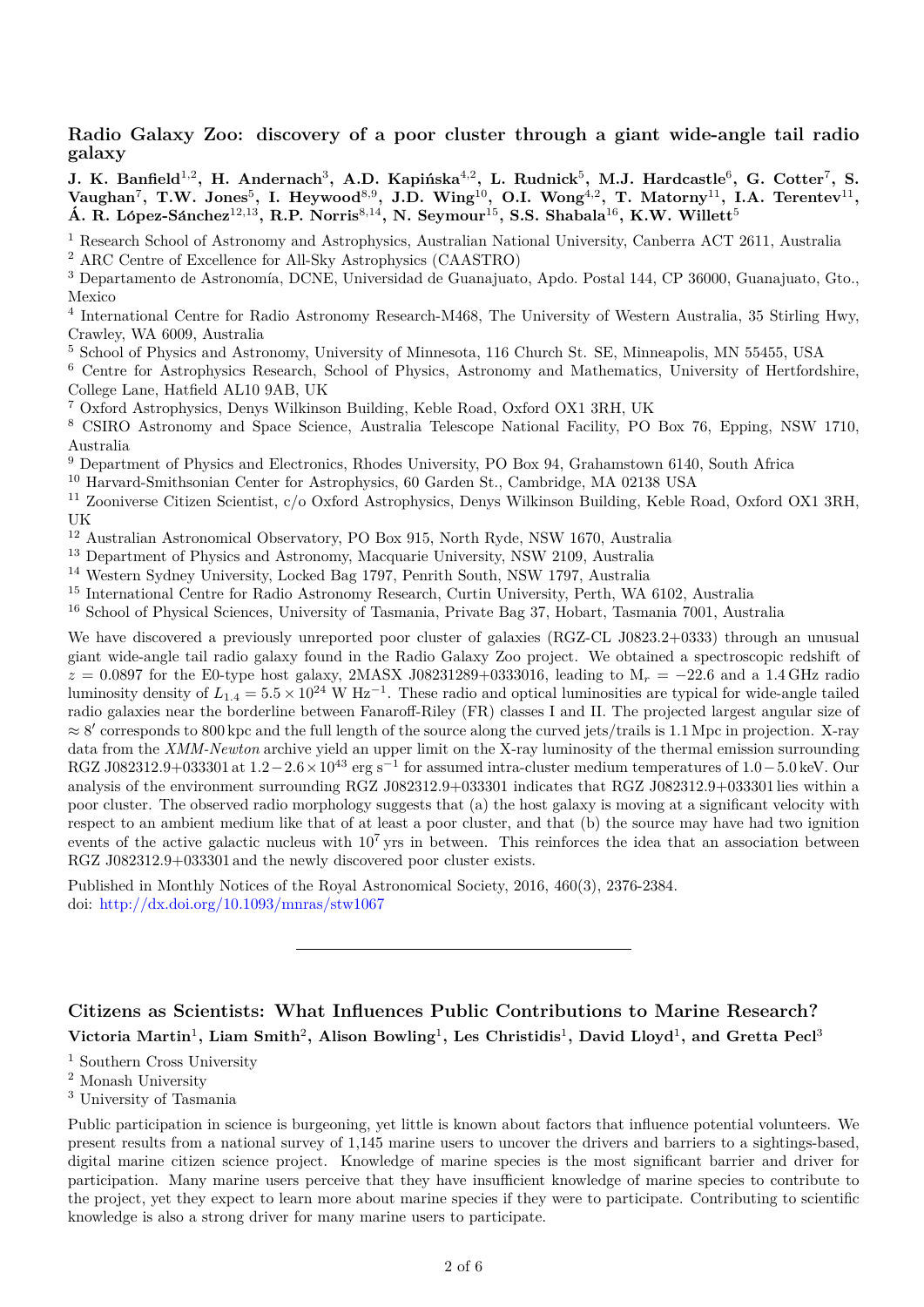Published in Science Communication, 2016, 38(4), 495-522. doi: <http://dx.doi.org/10.1177/1075547016656191>

#### **Understanding drivers, barriers and information sources for public participation in marine citizen science.**

**Victoria Y. Martin**<sup>1</sup> **, Leslie Christidis**<sup>1</sup> **, David J. Lloyd**<sup>1</sup> **and Gretta T. Pecl**<sup>2</sup>

<sup>1</sup> Southern Cross University

<sup>2</sup> University of Tasmania

Interviews were conducted with 110 marine users to elicit their salient beliefs about recording marine species in a citizen science project. The results showed that many interviewees believe participation would increase knowledge (either scientific, the community's, or their own). While almost half of the interviewees saw no negative outcomes, a small number expressed concerns about targeting of marine species by others, or restrictions on public access to marine sites. Most of the people surveyed  $(n = 106)$  emphasised the importance of well-designed technological interfaces to assist their data collection, without which they would be unlikely to engage in the project.

Published in Journal of Science Communication, 2016, 15(02). E-print: [jcom.sissa.it/archive/15/02/JCOM](https://jcom.sissa.it/archive/15/02/JCOM_1502_2016_A02) 1502 2016 A02

#### **Associations for Citizen Science: Regional Knowledge, Global Collaboration**

**M. Storksdieck**1*,*<sup>2</sup> **, J. L. Shirk**2*,*<sup>3</sup> **, J. L. Cappadonna**4*,*<sup>5</sup> **, M. Domroese**2*,*<sup>6</sup> **C. G¨obel**<sup>7</sup>*,*<sup>8</sup> **, M. Haklay**2*,*8*,*<sup>9</sup> **, A. J. Miller-Rushing**2*,*10**, P. Roetman**5*,*11**, C. Sbrocchi**5*,*<sup>12</sup> **and K. Vohland**7*,*<sup>8</sup>

- <sup>1</sup> Center for Research on Lifelong STEM Learning, Oregon State University, Corvalis, OR, USA
- <sup>2</sup> Citizen Science Association (CSA), USA
- <sup>3</sup> Cornell Lab of Ornithology, Ithaca, NY, US
- <sup>4</sup> Queensland University of Technology, Brisbane, QLD, Australia
- <sup>5</sup> Australian Citizen Science Association (ACSA), Australia
- <sup>6</sup> Gathering Waters: Wisconsin's Alliance for Land Trusts, Madison, WI, USA
- $7$  Museum für Naturkunde Berlin (MfN), Berlin, Germany
- $8$  European Citizen Science Association (ECSA),  $c/o$  Museum für Naturkunde Berlin, Germany
- <sup>9</sup> Department of Civil, Environmental and Geomatic Engineering, University College London, London, UK
- <sup>10</sup> US National Park Service, Acadia National Park, Bar Harbor, ME, USA
- <sup>11</sup> Barbara Hardy Institute, University of South Australia, Adelaide, SA, Australia
- <sup>12</sup> University of Technology, Sydney, NSW, Australia

Since 2012, three organizations advancing the work of citizen science practitioners have arisen in different regions: The primarily US-based but globally open Citizen Science Association (CSA), the European Citizen Science Association (ECSA), and the Australian Citizen Science Association (ACSA). These associations are moving rapidly to establish themselves and to develop inter-association collaborations. We consider the factors driving this emergence and the significance of this trend for citizen science as a field of practice, as an area of scholarship, and for the culture of scientific research itself.

Published in Citizen Science: Theory and Practice, 1(2): 1, pp. 1-10. doi: <http://dx.doi.org/10.5334/cstp.55>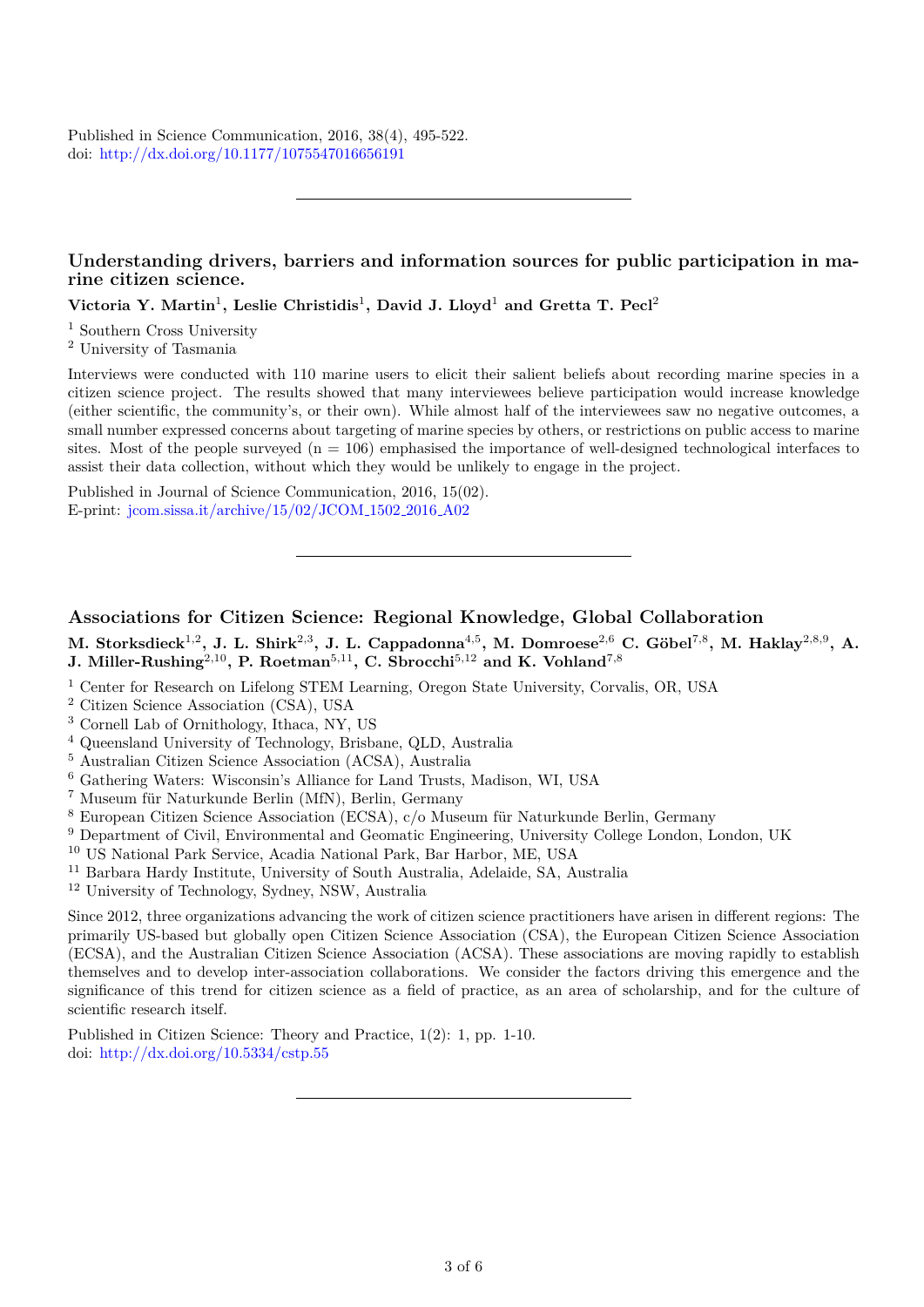### <span id="page-3-0"></span>Abstracts of recently published conference proceedings articles

#### **Calls from the wild: Engaging citizen scientists with animal sounds**

**J. L. Cappadonna**<sup>1</sup>*,*<sup>2</sup> **, M. Brereton**<sup>1</sup> **, D. M. Watson**<sup>3</sup> **and P. Roe**<sup>1</sup>

<sup>1</sup> Queensland University of Technology, Brisbane, QLD, Australia

<sup>2</sup> Australian Citizen Science Association (ACSA), Australia

<sup>3</sup> Charles Sturt University, Australia

Sound allows people to intimately relate to nature. When people search for wildlife they often rely on their expert knowledge to recognise animal calls. The process of learning these calls involves social engagement and repeated identification in situ. Rare, cryptic, and migratory animals, however, are difficult to hear when people are only at a given location for minutes or hours. This makes many species difficult to study on a large scale, further confounded because human presence may disturb individual animals and reduce their likelihood of detection. Acoustic monitoring has great potential to engage people with animal calls. It can reveal hidden subtleties of animal lives and allow the health of populations to be monitored over long periods. Here, we explore new ways to engage people with natural sounds. We begin with an exploration of the artefacts and practices of birdwatchers, and then online citizen scientists (voluntary contributors to scientific research). Next, we consider how these practices can extend to design novel, interactive user interfaces for people to listen to calls from the wild and make ecological discoveries.

In Proceedings of the DIS '16 Companion: Proceedings of the 2016 ACM Conference Companion Publication on Designing Interactive Systems, 157-160. New York, New York, USA: ACM. doi: [http://10.1145/2908805.2909413](http://dx.doi.org/10.1145/2908805.2909413)

### <span id="page-3-1"></span>Abstracts of recently published dissertations

### **DIM AND DIMMER: An exploration of the production and diffusion of scientific knowledge in Australia between the 1770s and the 2010s**

#### **Lynnette Hicks**

Department of Sociology, Macquarie University, Australia

Despite growing public concerns around socio-scientific problems and the significance of these problems to everyday life, there is a dearth of sociological literature addressing the production and diffusion of the natural sciences in Australia. In particular, critical analyses of scientific knowledge production and diffusion relative to the actions of the state, the market and civil society are largely absent. This thesis sets out to mitigate this situation by contributing a critical historiography of scientific knowledge production and diffusion as it relates to Australia since white settlement. It is anticipated that this work will open up the topic for further academic research and rational debate.

This thesis explores the production and diffusion of scientific knowledge through the lens of social dynamics that have emerged in Australia between the 1770s and the 2010s. The research relies primarily on the theoretical work of Max Weber in order to identify and analyse the conception of rationality and its application to social action that is present in the policy and praxis of the natural sciences in Australia. In particular, the relationships between the state, the market and civil society are analysed using secondary data drawn from published histories, official documents and the formal policies and practices of the state and the market during this period.

A tripartite analytical model has been created specifically for this thesis and is utilised to trace scientific knowledge production and diffusion through the transformative social processes associated with instrumentalism, bureaucratisation, developmentalism, environmentalism, postmodernism and neoliberalism. Rationality is applied in three ways: as non-instrumental science produced to further human understandings of the natural world and to promote the development of civil society; as pre-instrumental science produced by the state to in order to develop markets and for other instrumental purposes such as national defence strategies; and as instrumental scientific knowledge produced by the participants in the market expressly to enhance their own position in the market.

The research reveals that instrumental rationality has been an enduring concept in the policy and praxis of the natural sciences in Australia. Moreover, this thesis finds that a strong tension is often present between non-instrumental notions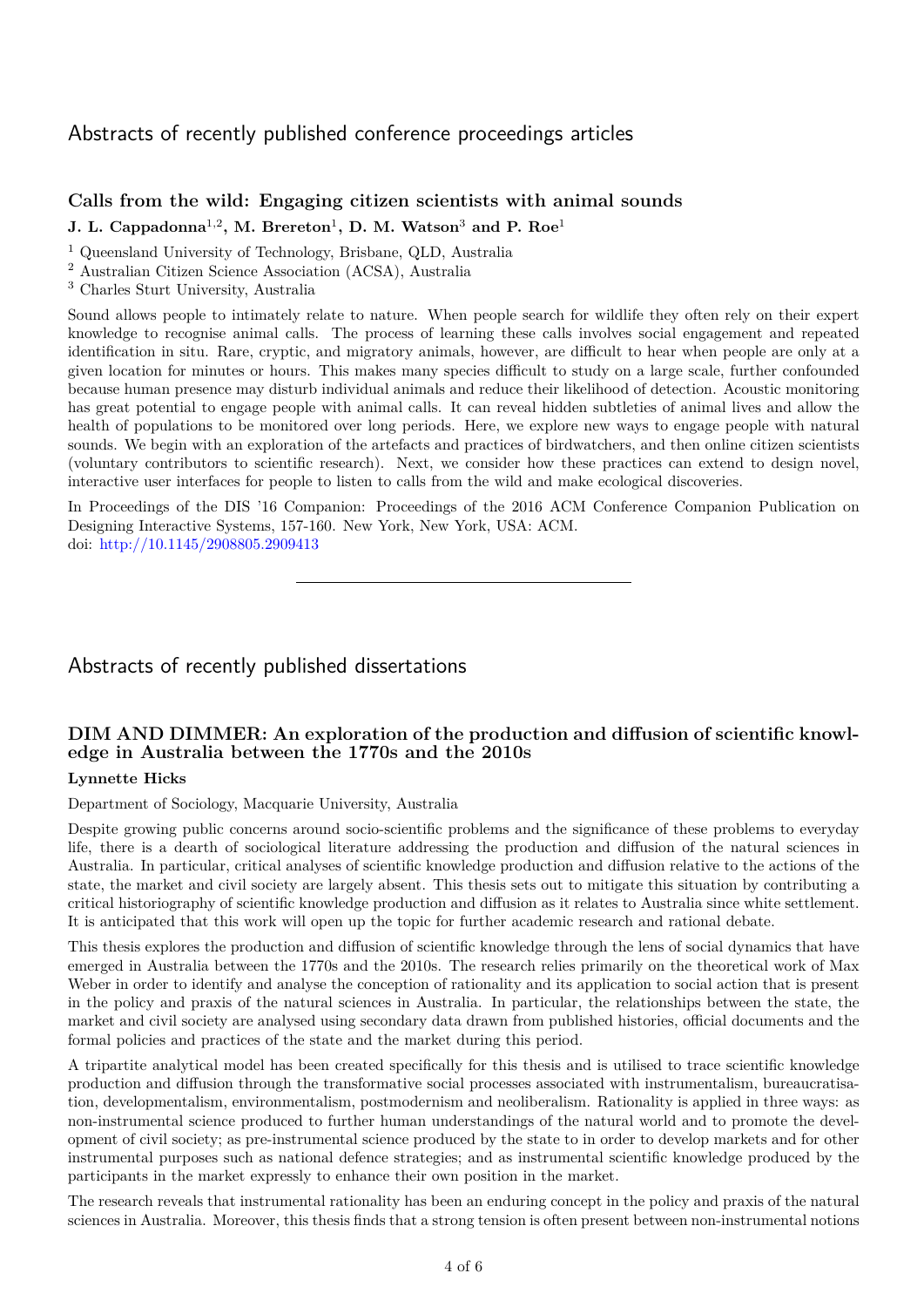of scientific knowledge and those practices that are predominantly instrumental. Through each of the periods studied the state and the market have been close confederates, often working together to realise instrumental outcomes through the knowledge produced by natural science. In particular, administrative and economic ends are seen to be primary; ends associated with more normative intentions, such as the nurturing of civil society, have been regularly overlooked in favour of strictly instrumental aspirations. This continuing instrumentality has altered the relationships between the state, the market and civil society during each period studied. On the current trajectory, the policy and praxis of the natural sciences in Australia may yet begin to compromise the sovereignty of that nation state and the authority of its citizenry.

Published on the Macquarie University Digital Theses collection in the Macquarie University Library E-print: [hdl.handle.net/1959.14/1151474](http://hdl.handle.net/1959.14/1151474)

# <span id="page-4-0"></span>Abstracts of recently published books and chapters

### **Analyzing the Role of Citizen Science in Modern Research Citations information Editted by L. Ceccaroni & J. Piera**

As the need for sustainable development practices around the world continues to grow, it has become imperative for citizens to become actively engaged in the global transition. By evaluating data collected from various global programs, researchers are able to identify strategies and challenges in implementing civic engagement initiatives.

Analyzing the Role of Citizen Science in Modern Research focuses on analyzing data on current initiatives and best practices in citizen engagement and education programs across various disciplines. Highlighting emergent research and application techniques within citizen science initiatives, this publication appeals to academicians, researchers, policy makers, government officials, technology developers, advanced-level students and program developers interested in launching or improving citizen science programs across the globe.

SBN13: 9781522509622 — ISBN10: 1522509623 — EISBN13: 9781522509639 DOI: <http://dx.doi.org/10.4018/978-1-5225-0962-2>

### **Chapter 1 – Civic Education and Citizen Science: Definitions, Categories, Knowledge Representation Luigi Ceccaroni**<sup>1</sup> **, Anne Bowser**<sup>2</sup> **, Peter Brenton**<sup>3</sup>

 $1$  1000001 Labs, Spain

<sup>3</sup> Atlas of Living, Australia

The first goal of this chapter is to propose a slight re-framing of citizen science, which will contextualize the information presented in the rest of the book. The authors propose a perspective on and a definition for citizen science (which is alternative to the numerous previously documented definitions) as: "work undertaken by civic educators together with citizen communities to advance science, foster a broad scientific mentality, and/or encourage democratic engagement, which allows society to deal rationally with complex modern problems". By explaining the rationale behind this definition, the authors also hope to raise awareness of the role that the meaning of words and phrases (semantics) plays in understanding and supporting citizen science. A second goal of this chapter is to explain how different organizations already use certain software solutions to organize knowledge about citizen science, how these systems can be classified and how they can facilitate or impede interoperability – the ability of humans and machines to pass information between each other.

<sup>2</sup> Woodrow Wilson International Center for Scholars, USA